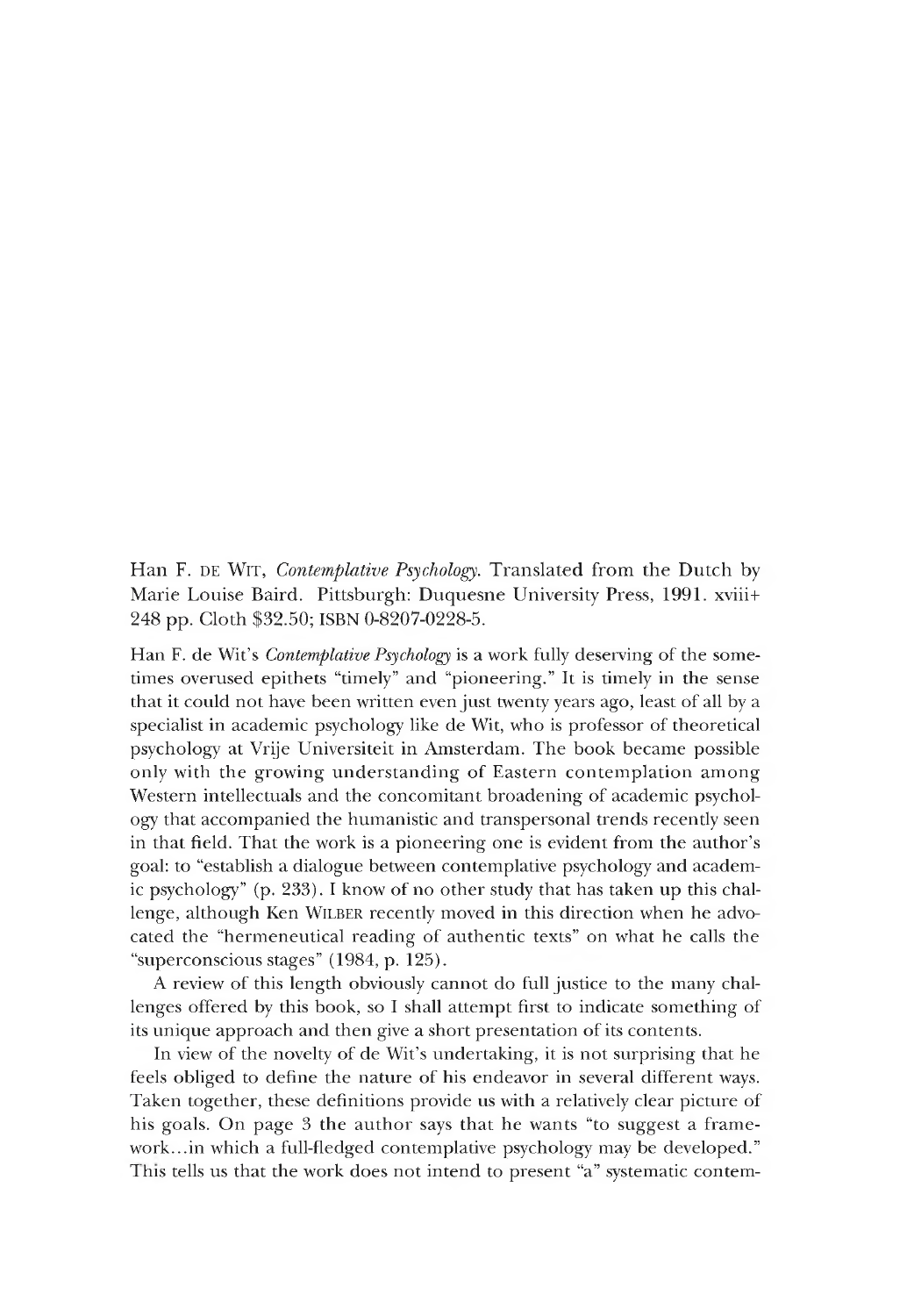plative psychology, but rather "to outline the contours and the view of contemplative psychology" (p. 4). "Contemplative psychology," however, is not something that the author wishes to create from scratch, but rather something he finds— as a *techne,* rather than an *episteme* (science)—in various religious (and even "profane") traditions. The first points he addresses are thus "to point out a position from which the 'excavation' and exposure of the... contemplative psychologies seems possible and fruitful" (p. 115), and "to make explicit and clarify the nature and position of the psychological *knowhow* that contemplative traditions contain<sup>"</sup> (p. 14). This involves, of course, a comparative study of different traditions, in the conviction that these traditions have enough in common to make "the search for a general contemplative psychological perspective and approach" meaningful (p. 4). The author warns, however, that in the present volume he wishes only to present general contours and not enter into detailed comparison.

If I am not mistaken, de Wit's overall project—of which this book represents the first step—might be seen as follows: to "excavate" and explicitate the psychology embedded in various contemplative traditions (although often in an implicit and not fully developed state); to compare these different psychologies and derive more general rules from them; and to refine and systematize these findings further through a confrontation with contemporary academic psychology, which will in turn be further enriched by this confrontation. Whether or not he believes that contemplative psychology will be lifted thereby to the rank of a "science" is not directly clear to me.

In the first chapter, de Wit delineates the specific entity he envisages under the name "contemplative psychology," differentiating it from the adjoining disciplines of theoretical theology, practical theology, and the psychology of religion. He indicates the *raison d'être* of contemplative psychology in the context of an academic psychology that knows only "profane man" and religious traditions that are on the point of losing their contemplative "know-how." Chapter 2 defines the object of contemplative psychology as a "Way" and examines the psychological implications of this notion, one that is central to contemplative traditions that focus on spiritual development.

The remaining three chapters are devoted to an exploration of the "contours of a contemplative psychology" (p. 67) according to the traditional schema of "thoughts, words, and deeds." The sections discuss the approaches and methods of various traditions, together with their underlying presuppositions and the problems they give rise to.

Chapter 3, "The Mental Domain in Contemplative Psychology," is undoubtedly the core of the book, and rightly so, since "mind" is central to all contemplative paths. The chapter "tries to describe the conceptual framework and practical methods within which and through which the contemplative traditions try to realize their claim...that they point the way toward a [higher] form of insight"  $(p. 69)$ . In his discussion of the "conceptual framework," de Wit defines the distinctive characteristics of "contemplative epistemology" and "contemplative cognitive psychology." The term "conceptual experi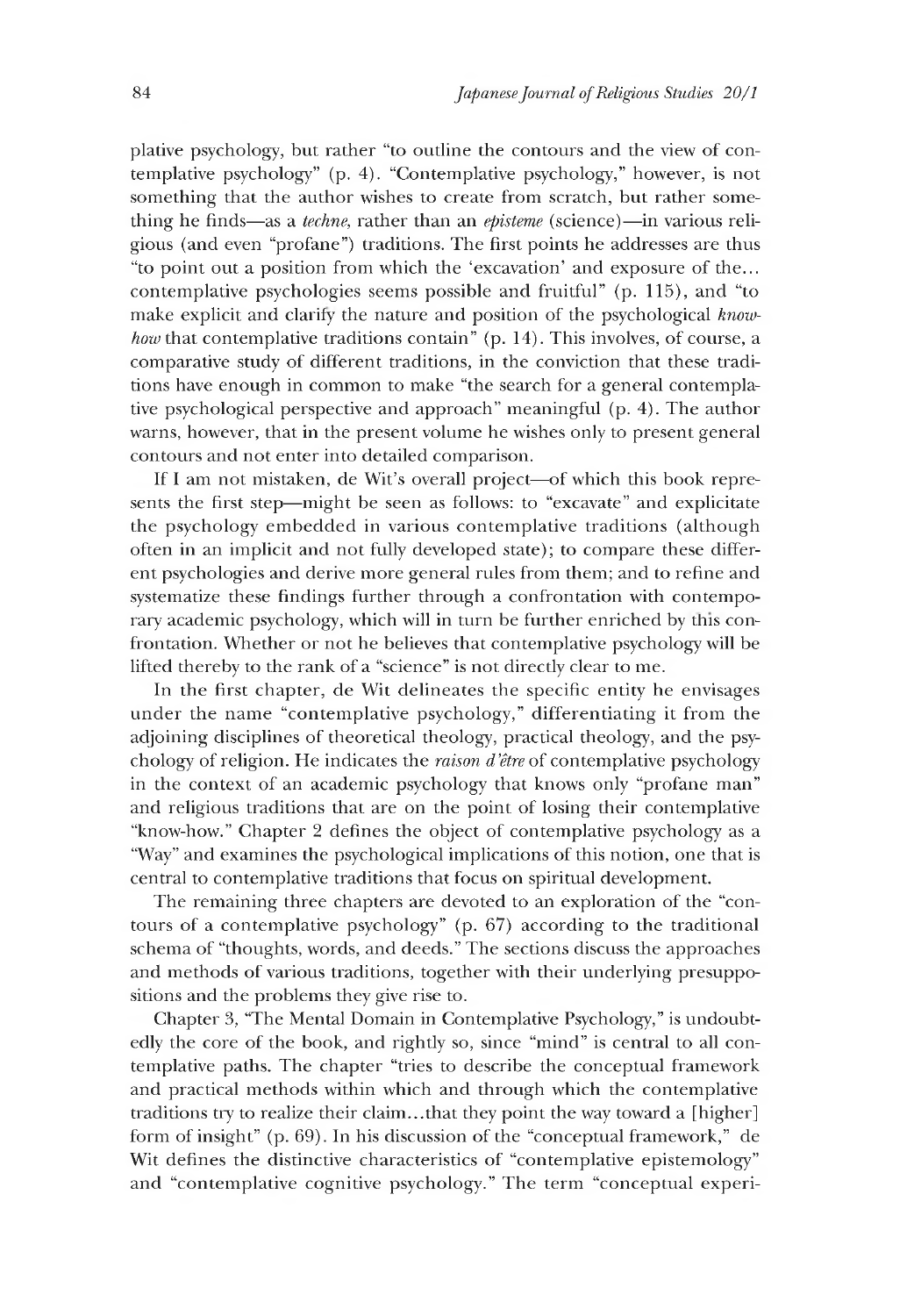ence" is central here, indicating that which the contemplative path attempts to break down. Contemplative epistemology accepts, in addition to conceptual knowledge, nonconceptual, "perceptual" knowledge or awareness. Buddhist meditation can be defined, for instance, as "the systematic use of non-conceptual mindfulness" (p. 85). It thus has a quite specific way of conceiving of the relationship of experience and thought, maintaining that experience also includes the mental domain: "One can think about experience and one can experience one's thoughts" (p. 78). Turning to "practical methods," de Wit notes that contemplative methodology, in its efforts to break down the fictitious world we build up by our "conceptual experience" (confusing thoughts about experience with experience), utilizes both conceptual and nonconceptual ("awareness") strategies, the latter being defined as "perceiving one's field of experience without bias" or "conscious experience of our thoughts" (p. 108).

Chapter 4, "Communication in Contemplative Psychology," analyzes the uses of descriptive, prescriptive, and evocative language in the transmission of the contemplative path. The chapter devotes particular attention to the truth of that language, insisting that "path language" is true both relative to the practicer's stage on the path and as a function of its efficacy in promoting contemplation. It also contains a thought-provoking treatment of theistic and nontheistic language, both as they relate to one another and as they relate with the contemplative path as such.

Chapter 5, "Body and Behavior in Contemplative Psychology," first considers "the intimate relationship between the mind and the physical world" envisaged in the contemplative traditions, which tend to see "the bodily as a manifestation of the mental" or as a "key to the mental" (p. 183). It then turns to the uses of dualistic and nondualistic language with regard to mind and body, and to mind and the phenomenal world. It further treats the dialectics of engagement and renunciation and the varieties of "contemplative action" in liturgy and daily life.

In section 6 of chapter 5,which figures as a kind of afterword, the author summarizes his hopes for his endeavor: that a working basis will be established for the investigation of the specific contemplative psychologies of particular religious traditions; that the contemplative way will be be made clearer and more available to practicers; that those engaged in interreligious dialogue will see that an anthropological level of spirituality exists capable of bringing people together from different religious traditions; and that "such research can establish a dialogue between contemplative psychology and academic psychology, and thus offer a contribution to the development of a broad and profound psychology" (p. 233).

Since I fully agree with these objectives, I will leave this as the final word in this review, hoping that it will tempt many to read this book and induce a select few to continue and refine the lines of research opened by the pages of this pioneering work.